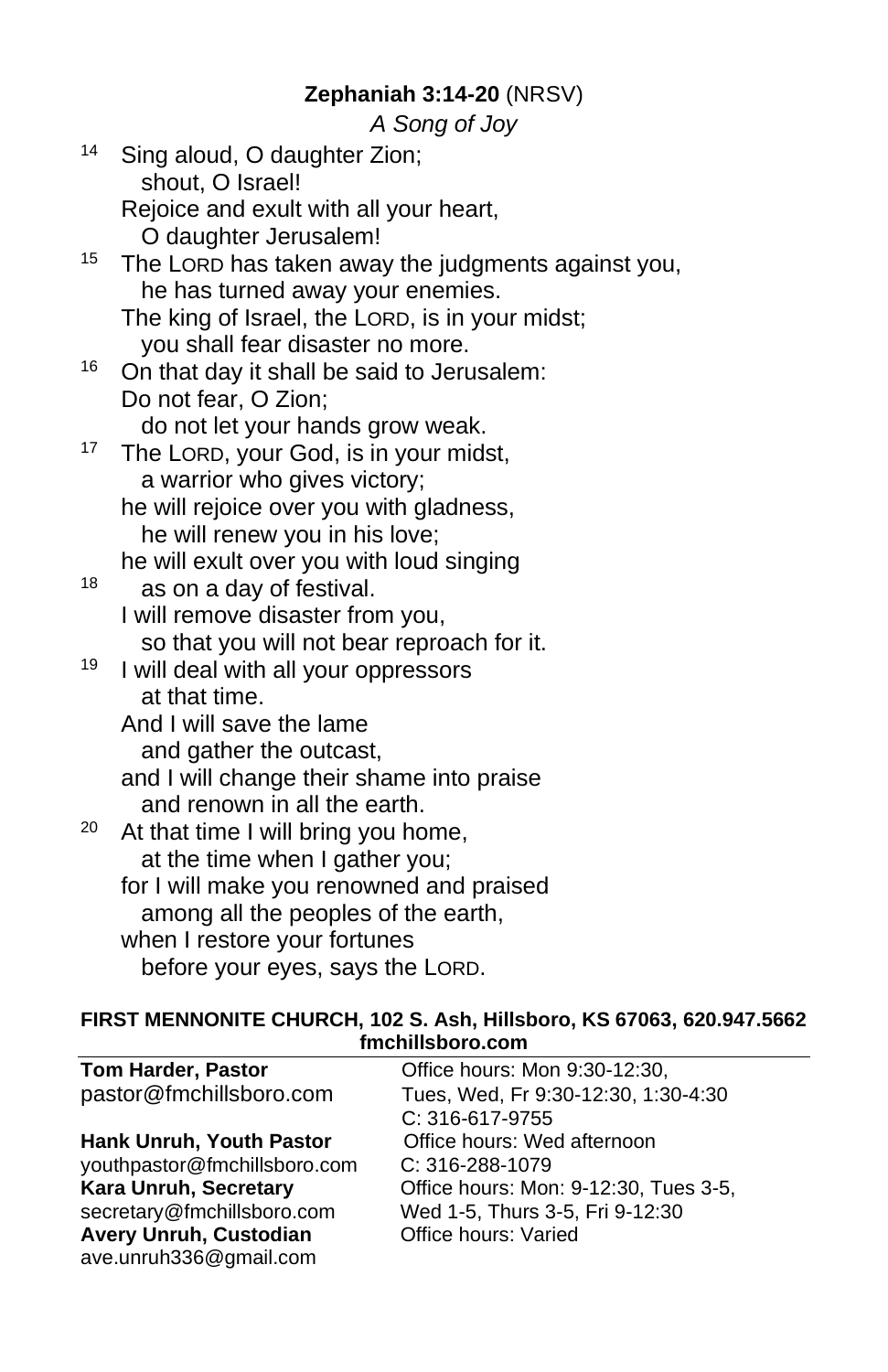

# **FIRST MENNONITE** CHURCH

 In Christ - Making Disciples through Loving Relationships.

Worship 10:30 a.m.

# **Third Sunday of Advent – December 12, 2021 Dare to imagine God's song!**

Singing together causes great joy and jubilation. But, even more, our hearts exult and swell as we imagine God singing over us.

# **GATHERING**

Gathering Music **Gathering Music** Jenny Epp Welcome, Announcements, Greeting Holly Swartzendruber Prelude to Worship **Internal Contract Contract Contract Contract Contract Contract Contract Contract Contract Contract Contract Contract Contract Contract Contract Contract Contract Contract Contract Contract Contract Cont** \*Call to Worship **Example 2018** Holly Swartzendruber

*Rejoice in the Lord always, and again I say: Rejoice!* **Shout for joy, rejoice with all your heart!** *God sings over you. Fear not, for God is in your midst.* **Shout for joy, rejoice with all your heart!** *Sing praises to God—shout aloud and sing for joy.* **God is in our midst.** *We listen.* **We strain to grasp the sound of God's song.**

Hymn Oh, How Shall I Receive Thee VT 215

Candle Litany

We light a candle of joy. And we imagine:

**Jubilation! Rejoicing! Do not fear!**

We light the candle and join in God's song, singing loudly, singing fiercely, singing together.

**Imagine that . . . we are God's wonders, blessed wonders.**

| Hymn | Hope Is a Candle ( $vs.1, 2, 3, 5$ ) | <b>VT 211</b> |
|------|--------------------------------------|---------------|
|      |                                      |               |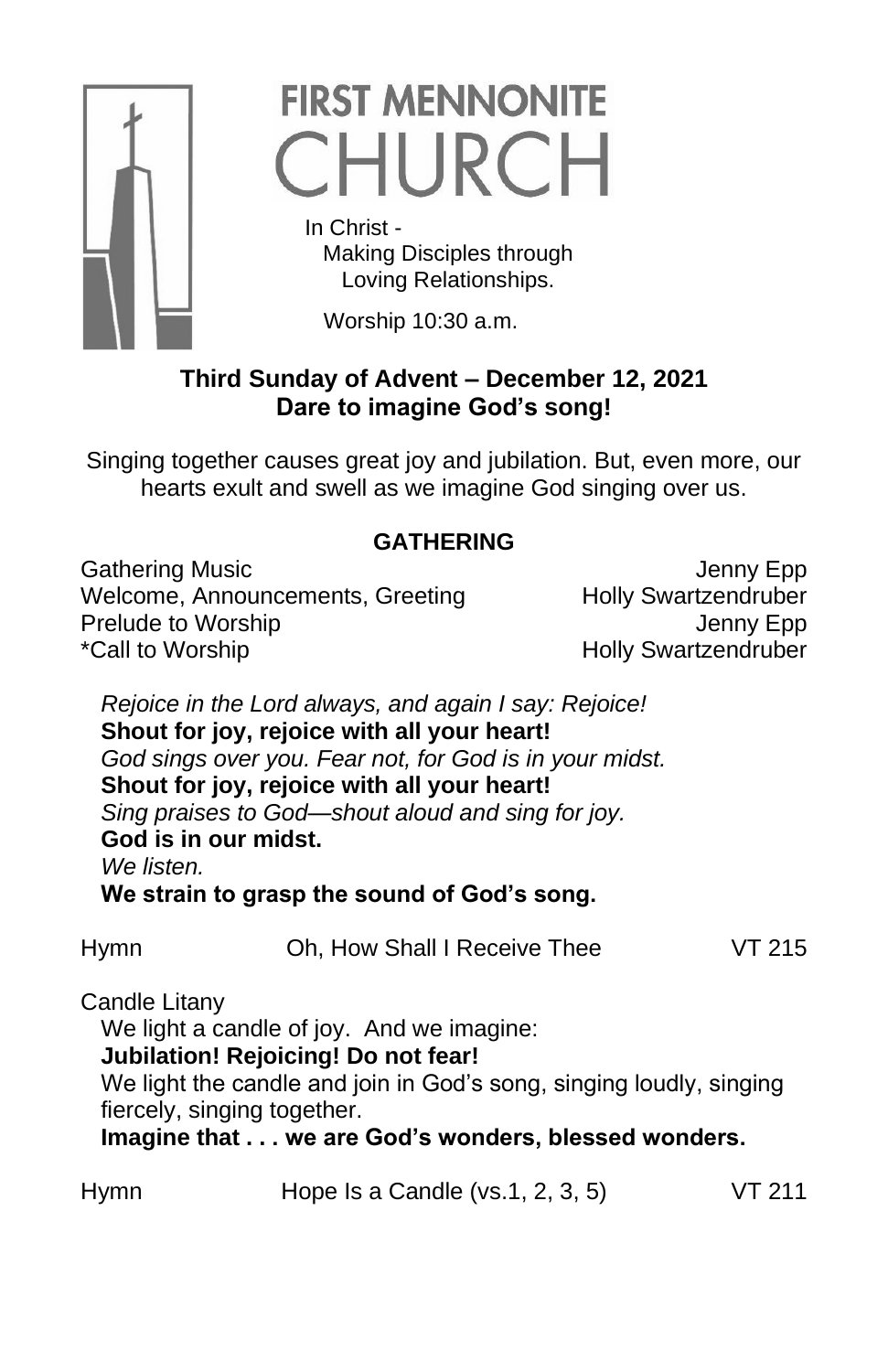Confession and Assurance

*Even our wildest imaginations cannot grasp the immense beauty of*  God. This is a true confession. We are small, God is bigger. We will *never fully know, but we are fully known. We catch glimpses of God's magnificence, and we accept that it is only that, a glimpse. God invites us to accept our smallness—while we join the awesome song of God's joy.*

*Today, instead of the usual words of confession, we invite the church to be immersed and "covered" in song.*

*Over our heads there is music. As we await the birth of Jesus, we do well to joyfully give ourselves to the One who imagines the divine in the form of a child. Dare to imagine!*

Time for God's Children The Children Tammy Wintermote

#### **SHARING**

| Sharing and Prayer |                              | Pastor Tom |
|--------------------|------------------------------|------------|
| <b>Hymn</b>        | Savior of the Nations, Come! | VT 214     |

#### **LISTENING**

**Scripture** 

Message God's Song of Joy Pastor Tom

### **RESPONDING**

Hymn Joy to the World VT 240 **Benediction Pastor Tom** 

Postlude Jenny Epp

Our musicians this morning are: Holly Swartzendruber (song leader), Jenny Epp (piano), Greg Zielke (French Horn), and Tom Harder (5 string violin and guitar).

### *Please stay after the service for a farewell meal for Hank and Erin Unruh.*

### **Today's special offering will go to the local budget. Please write in your memo if you would like to otherwise designate your offering.**

**Poinsettias:** You are invited to share poinsettias for Advent! Please place plants in the Fellowship Hall south window area. Plants can be taken home after the December 24 Christmas Eve Service. Thank you!